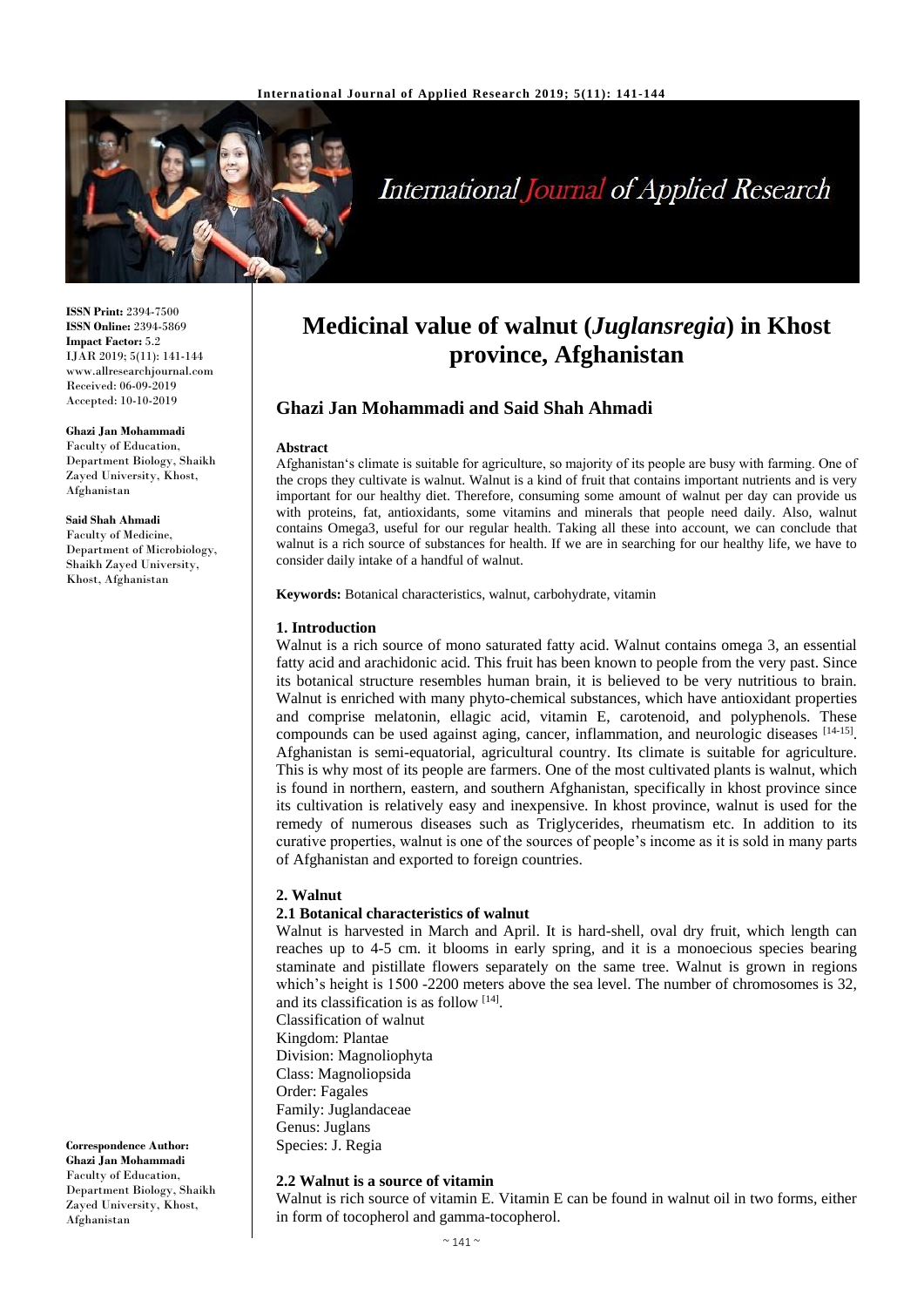It is estimated that 100 gram of walnut has 21 mg gammatocopherol vitamin E, which can supply human body with 140% daily needed vitamin. Vitamin E has potent fat solving properties, and it is used to protect the mucus and skin cell membrane to mitigate or prevent the harmful effects of free radicals [14].

Walnut has vital structures of vitamin. For instance, riboflavin, niacin, thiamine, pantothenic vitamin B6, and folate B9 can be found in it. Walnut can abate the danger of high blood pressure since it canprevent the effects of inflammation. Moreover, it is capable of preventing arterial illnesses which can result in heart and brain stroke, chest diseases, colon and prostate cancer [1-8].

#### **2.3 Walnut contains protein, fat, and carbohydrate**

Walnut holds single and multi-unsaturated fat that has harmful impacts on heart rate. Walnut fats contain roughly 75% of calories. We know that three types of food nutrients; protein, fats and carbohydrates; provide calories. 4 calories come from one gram of protein and carbohydrates. However, a single gram of fats contains 9 calories. This is why while consuming these hard-shell fruit; we have to pay attention not to over eat it! [4-15-16].

#### **2.4 Consumption of walnut**

Walnut can be consumed in various ways: it can be eaten directly, raw and unprocessed, or it can be used as roasted, salted, or flavored. The internal part of walnut is very delicious. This is why it has number of application. First, it can be used to improve the flavor of yogurt, Pizza, cake, salad, dessert, and walnut ice-cream. Second, walnut can be used in confectionery industries. It is used in producing cake, biscuit, and chocolate. Also, walnut can be used in making paste. Specifically, people who have peanut-allergy, they mostly depend on this kind of paste. Finally, in middleeastern countries walnut is added to almond, date, and grape in order to create a cake called Mamoul, which is used in Ramadan<sup>[15]</sup>.

#### **2.5Some other properties of walnut**

Generally, hard-shell fruit and seed are the best food source. Walnut has various kinds of healthy material both in organic and raw forms. It feeds and supports the nervous system perfectly. Walnut is believed as food medicine which is able to offset the harmful effects caused by other types of food such as vegetable [15].

If walnut is consumed daily, it can be seen that it prevents many diseases. Because of its taste and medical advantages, walnut dessert is used since ancient times. Nowadays, we try to learn its benefits scientifically. Walnut resembles brain in many ways. Brain looks like walnut. Its hard shell is analogous to the skull that covers the brain. Also, its two inner parts are similar to that of brain.

People impart their experiences and information about walnut from the very past. Some of the saturated and unsaturated fat acid can be found in certain amount of walnut. In 100 grams of walnut contain 50 grams (47.14) of multi-saturated fat, of which 40 grams (38.8) is Omega 6 (llinoleic acid) and 10 grams (9.08g) is Omega 3 (linolenic acid). Compare to other hard shell nut, the rate of Omega 6 to omega  $3$  in walnut is very low  $^{[13-14]}$ . This is a positive quality. Walnut's nutritive value is superior to that of pistachio, almond, hazelnut, pine nut, and peanut [18]. Although it has two times more antioxidant and vitamin than any other hard-shell nuts, people still consume other hard-shell nuts rather than walnut. So, it is vitally important that walnut should be included in nutrition programs.

#### **2.6 Walnut keeps our hearts healthy**

Some researches indicate that the daily consumption of walnut protect our body against heart diseases, some types of cancer, diabetes type 2, and other health problems. Recent studies have shown that walnuts lessen the dangers of heart attacks. Also, it facilitates the blood flow in the vein. What is more, walnut fruit resembles heart shape [6-7-2-13] .

#### **2.7 Walnut contains antioxidants**

The effects of walnut antioxidants are 15 times more powerful than pure vitamin E. The fact that walnut has more antioxidants than any other hard-shell nuts, it is believed to be the best heart health friendly hard-shell fruit. Free radicals are responsible for damaging cells, encouraging stress, increasing cholesterol and inflammation [2-9]. In order to prevent free radical to do so, we have to consume more walnut, for it is a great source of antioxidant. (Anderson *et al*.) Morgan et. When walnut was analyzed, it turned out that it has a better quality antioxidants compare to other nuts [18]. Antioxidants, received from 30 gram of walnut, are more than an individual human gets from vegetable and fruit in a day [11-3-5-10] .

#### **2.8 Walnut consumption is a good diet**

Some people have misconception that consuming hard-shell nuts result in obesity. Of course walnuts have high value of calorie; nonetheless, they have healthy fats. So, consuming a handful of walnut not only keeps weight the same, but it also results in losing weight. The calorie gained from walnut can sustain our bodies until next meal. Also, antioxidants, attained from walnut keep us healthy [16-17-12].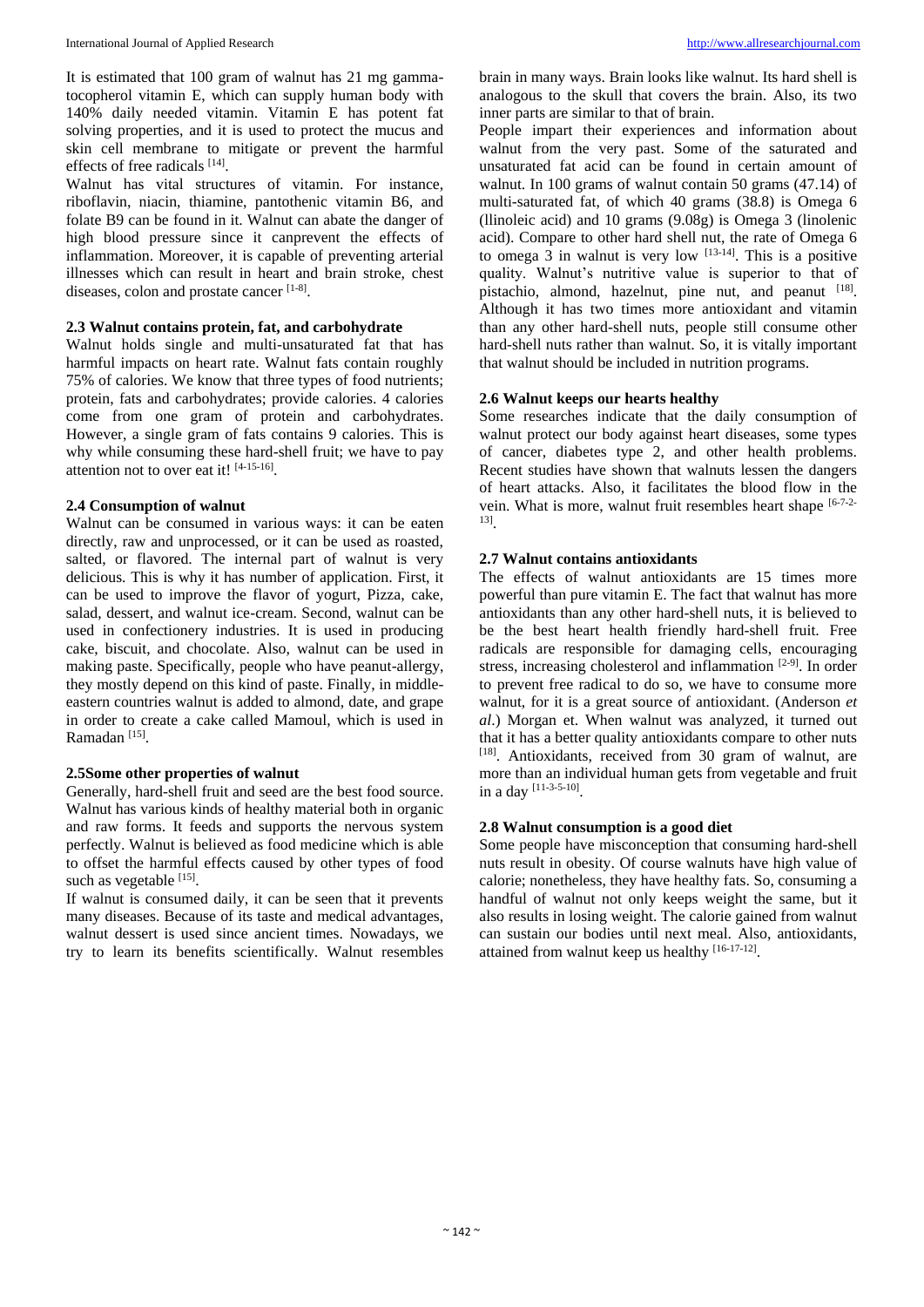| <b>Energy / Constituents</b> | <b>Nutritional value</b><br>per 100 grams |
|------------------------------|-------------------------------------------|
| Energy                       | 2,738 kJ (654 kcal)                       |
| Carbohydrates                | 13.71                                     |
| Starch                       | 0.06                                      |
| Sugars                       | 2.61                                      |
| Lactose                      | 0                                         |
| Dietary fiber                | 6.7                                       |
| <b>Total Fat</b>             | 65.21                                     |
| Saturated fat                | 6.126                                     |
| Monounsaturated fat          | 8.933                                     |
| Polyunsaturated fat          | 47.174                                    |
| Protein                      | 15.23                                     |
| <b>Vitamins</b>              | Amount (%)                                |
| Vitamin A equiv.             | $1 \mu g (0\%)$                           |
| Beta-carotene                | 12 µg (0%)                                |
| lutein zeaxanthin            | 9 µg (0%)                                 |
| Vitamin A                    | <b>20 IU</b>                              |
| Thiamine (B1)                | 0.341 mg (30%)                            |
| Riboflavin (B2)              | 0.15 mg (13%)                             |
| Niacin (B3)                  | 1.125 mg (8%)                             |
| Pantothenic acid (B5)        | 0.570 mg (11%)                            |
| Vitamin B6                   | 0.537 mg (41%)                            |
| Folate (B9)                  | 98 µg (25%)                               |
| Vitamin B12                  | $0 \mu g (0\%)$                           |
| Vitamin <sub>C</sub>         | 1.3 mg (2%)                               |
| <b>Vitamin D</b>             | $0 \mu g (0\%)$                           |
| Vitamin <sub>D</sub>         | 0 IU (0%)                                 |
| <b>VitaminE</b>              | $0.7$ mg (5%)                             |
| <b>Vitamin K</b>             | $2.7 \mu g (3%)$                          |
| <b>Trace metals</b>          | Amount (%)                                |
| Calcium                      | 98 mg (10%)                               |
| Iron                         | 2.91 mg (22%)                             |
| Magnesium                    | 158 mg (45%)                              |
| Manganese                    | 3.414 mg (163%)                           |
| Phosphorus                   | 346 mg (49%)                              |
| Potassium                    | 441 mg (9%)                               |
| Sodium                       | 2 mg (0%)                                 |
| Zinc                         | 3.09 mg (33%)                             |
| <b>Other constituents</b>    | Amount (%)                                |
| Water                        | 4.07                                      |
| Alcohol (ethanol)            | 0                                         |
| Caffeine                     | 0                                         |

Legend: µg = micrograms; mg = milligrams; IU = International units. Percentages are roughly approximated using US recommendations for adults (Source: USDA Nutrient Database).



Photo Source: https://www.wired.com/2014/07/fantasticallywrong-doctrine-of-signatures/

#### **3. Conclusion**

Walnut has vitamin, minerals, protein, and fats, so they can be proved beneficial for human health. For the improvement of our heart and brain health, it is recommended that walnut to be consumed 30 grams daily from childhood. It is recommended that healthy nutrition organization include walnut in their programs since it can improve long time health of human beings. In Afghanistan, walnut can be used to cure some diseases such as cholesterol, triglyceride etc.

#### **4. References**

- 1. Amaral JS, Casal S, Pereira JA, Seabra RM, Oliveira BPP. Determination of sterol and fatty acid compositions, oxidative stability, and nutritional value of six walnut (*Juglansregia* L.) cultivars grown in Portugal. J Agric. Food Chem. 2003; 51:7698-7702.
- 2. Anderson KJ, Teuber SS, Gobeille A, Cremin P, Waterhouse AL, Steinberg FM. Walnut polyphenolics inhibit *in vitro* human plasma and LDL oxidation. J Nutr. 2001; 131(11):2837-2842.
- 3. Canales A, Benedi J, Nus M, Librelotto J, Sánchez-Montero JM, Sánchez-Muniz FJ. Effect of walnut-enriched restructured meat in the antioxidant status of overweight/obese senior subjects with at least one extra CHD-risk factor. J Am. Coll. Nutr. 2007; 26(3):225- 232.
- 4. Crews C, Hough P, Godward J, Brereton P, Lees M, Guiet S *et al*. Study of the main constituents of some authentic walnut oils. J Agric. Food Chem. 2005; 53:4853-4860.
- 5. Fukuda T, Ito H, Yoshida T. Antioxidative polyphenols from walnuts (*Juglans regia* L.). Phytochemistry. 2003; 63(7):795-801.
- 6. Fukuda T, Ito H, Yoshida T. Effect of the walnut polyphenol fraction on oxidative stress in type 2 diabetes mice. Biofactors. 2004; 21(1-4):251-253.
- 7. Gillen LJ, Tapsell LC, Patch CS, Owen A, Batterham M. Structured dietary advice incorporating walnuts achieves optimal fat and energy balance in patients with type 2 diabetes mellitus. J Am. Diet. Assoc. 2005; 105(7):1087-1096.
- 8. Ma Y, Njike VY, Millet J, Dutta S, Doughty K, Treu JA *et al*. Effects of walnut consumption on endothelial function in type 2 diabetic subjects: a randomized controlled crossover trial. Diabetes Care, 2010, 227- 232.
- 9. Marangoni F, Colombo C, Martiello A, Poli A, Paoletti R, Galli C. Levels of the n–3 fatty acid eicosapentaenoic acid in addition to those of alpha linolenic acid are significantly raised in blood lipids by the intake of four walnuts a day in humans. Nutr. Metab. Cardiovasc. Dis. 2007; 17(6):457-461.
- 10. Morgan JM, Horton K, Reese D, Carey C, Walker K, Capuzzi DM. Effects of walnut consumption as part of a low-fat, low-cholesterol diet on serum cardiovascular risk factors. Int. J Vitam. Nutr. Res. 2002; 72(5):341- 347.
- 11. Negi AS, Luqman S, Srivastava S, Krishna V, Gupta N, Darokar M. Antiproliferative and antioxidant activities of Juglans regia fruit extracts. Pharm. Biol. 2011; 49(6):669-673.
- 12. Reiter RJ, Manchester LC, Tan DX. Melatonin in walnuts: Influence on levels of melatonin and total anti-